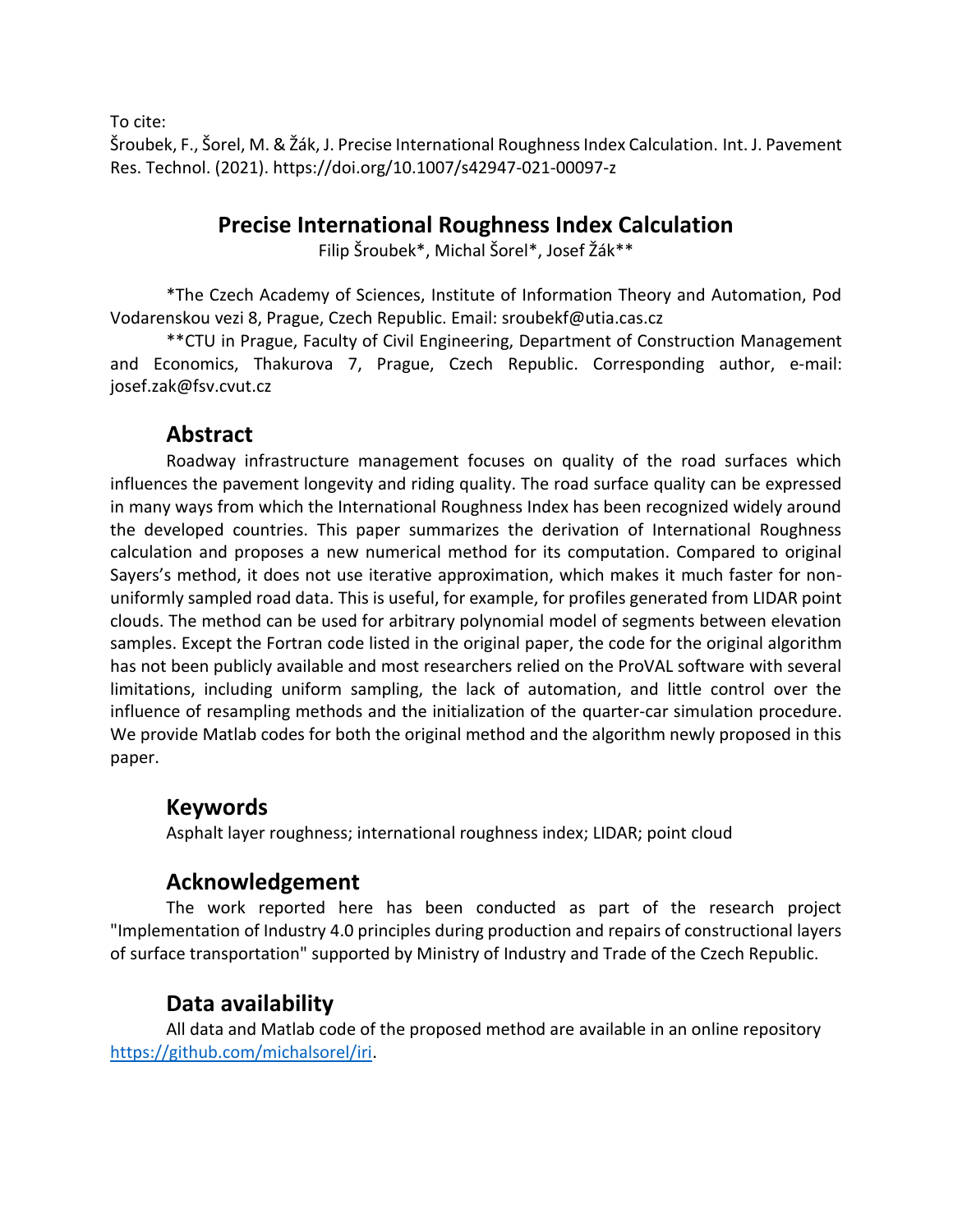## **1 Introduction**

An important criterion used for pavement monitoring is surface smoothness. The smoothness is tracked by the road maintenance agency and perceived by the road users. It was proved in (Sayers et al., 1986b) that highway users judge the condition of a highway by the riding experience when they travel over the highway. The pavement surface smoothness is related to road users' riding comfort and, most importantly, to road safety (Kirbas 2018). Is is also one of the determinants of road user cost, as indicated in (Sayers et al. 1986b). The choice of a proper pavement reconstruction design and technology has always been a task combining engineer's knowledge and experience. Many aspects that embeds empirical approach in pavement design persist in the asphalt pavement industry till today (Monismith 2012). The engineer's goal is to effectively design and construct a desired pavement layer while meeting all standardized requirements, design criteria and contracting agencies' demands. However, many disorders during the construction work, such as flawed mix design and errors in the laydown process, result in an immediate decrease of the constructed layer quality. Some of these disorders are present right after the layer construction, and some of them take their effect when traffic loading and weather conditions occur during the pavement's lifetime. Thus in terms of pavement reconstruction, the engineer's challenge is even more profound when taken into account pavement deterioration caused by climatic conditions, traffic loading, subgrade deterioration (Rys and Jasukula 2018).

Based on data collected over ten years from more than 400 test sections, (Janoff 1996) suggested that the initial smoothness is related to the pavement long-term roughness and durability in regard of the pavement cracking and overall deterioration. These findings are today proved by the mechanical analysis addressing the effect of flexible pavement viscoelasticity in relation to dynamic loading increased with the pavement surface roughness (Chabot et al. 2010; Chen et al. 2011; Zak et al. 2015;Xu et al. 2014; Zak 2016).

The asphalt layer roughness has been used in many project specifications over the US and European countries to set pay adjustments based on the desired threshold. Nowadays, even in Public-Private-Partnership schemes and advanced design-build projects, roughness is one of the specifically set quality criteria. Furthermore, advanced design techniques and the use of construction machine control systems help to achieve these contract requirements (Prikryl et al. 2011).

The need to measure the pavement surface smoothness led to the development of various devices. Very simple and still in use are the rod and level, profilographs, where the Californian profilograph may be mentioned as one of the early developed devices (Scofield et al. 1992), and response type devices also known as Reponse Type Road Roughness Measuring systems. With the advances in technology, several automated devices were developed to measure the pavement smoothness (Choubane et al. 2002; Monismith 2012) including smartphones and other inexpensive sensors (Khalifeh et al. 2018; Chatterjee and Tsai 2020; Alatoom and Obaidat 2021).

The use of various roughness measuring devices led to the development of many roughness indices, such as

Profilograph Index (PrI), Mean Roughness Index (MRI), Quarter-car Index, root-meansquare vertical acceleration and rod and level surface smoothness measurement (roughness), whose review may be found in (Mucka 2016; Boscaino and Pratico 2001; Chemistruck et al. 2009; Sayers and Karamihas 1998; Wilde 2007; Willet et al. 2000).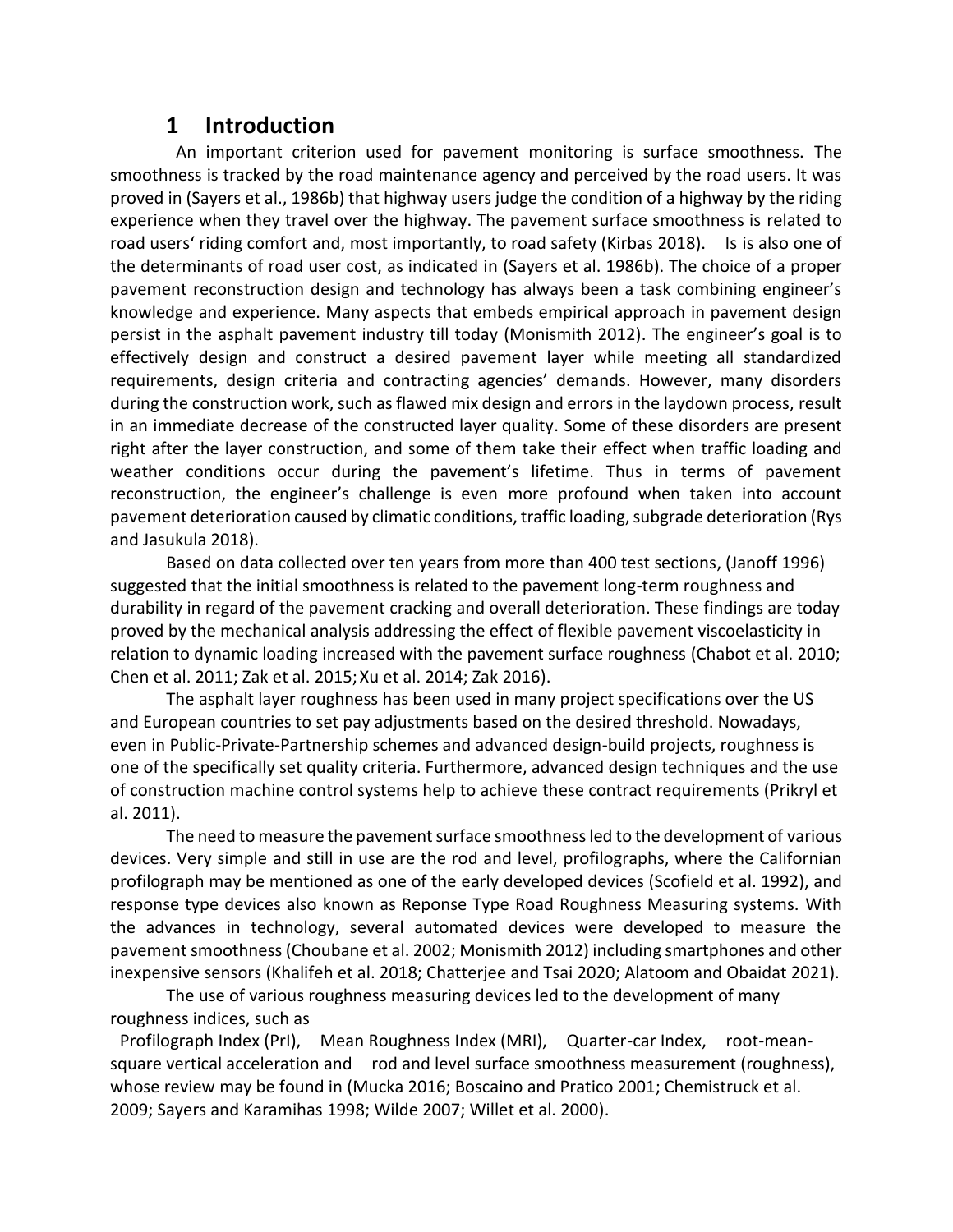With many roughness measuring devices and indices that were difficult to correlate between them, the World Bank conducted the International Road Roughness Experiment (IRRE) in Brazil in 1982, with the aim of harmonizing the different indices (Sayers et al. 1986a). When analyzing the data, it was shown that nearly all the roughness measuring devices in use around the world produce measures on the same scale, if the scale was suitably selected, and the development of the International Roughness Index (IRI) was initiated. Due to its stability over time and transferability all over the world, IRI has become the most widely employed pavement index, with examples in developed countries (Zeiada et al. 2019, Pérez-Acebo et al. 2021, Mohammadi et al. 2019) and in developing countries (Nguyen et al. 2019; Pérez-Acebo et al. 2019, Obungunta and Matsushima 2020).

Light detection and ranging (LiDAR) and photogrammetry are the advanced geoinformation technologies that are able to capture the highway surface geolocation in large scale. Both LiDAR and photogrammetry are methods that generate point clouds with billions of points. These big data can be utilized to address the IRI, yet the data are often not sampled on regular grids.

## **2 Contributions**

In this paper, we propose a novel method to compute IRI from elevation measurements taken at arbitrary regular intervals and possibly also any irregular intervals. We provide implementation of the method in the Matlab programming language.

Our work was motivated by the need to implement the computation of IRI as a software package component developed in our research institute. The software package utilizes the point cloud data captured by LiDAR. The code for the original algorithm in a computer language suitable for our purposes (Matlab or Python) was not publicly available and the only free option was ProVAL software (ProVAL), which has several limitations. ProVAL has only a graphical user interface, which means that repeated IRI computation cannot be automated. ProVAL works only with uniform sampling of elevation profiles. In the non-uniform case, the user must first resample data on a uniform grid, which inevitably influences the value of IRI subsequently computed. Finally, the code of the software is not available, which complicates more elaborate analysis of smoothness. For example, if we want to analyze the influence of the quarter car model initialization in the IRI computation.

The IRI computation, as described in the World bank proposal (Sayers et al. 1986b), and later in (Sayers 1995), solves an inhomogeneous linear ordinary differential equation modeling the motion between sprung and unsprung masses of a car moving by a constant speed along a measured section of the road.

In the original approach, the equation is solved by the state transition method. As an alternative, we propose a solution based on the method of variation of constants (Teschl 2012). This approach gives the same results but offers greater flexibility and speed, especially for nonuniform sampling of input road profile. Ability to use non-uniform sampling can be useful in several situations. For example, elevation profile generated by intersection of a wheel path with edges of a triangulated point cloud has irregularly spaced samples. Another situation is a measurement with imprecise odometer, which systematically over or underestimates distance, and we want to rectify the results.

While non-uniform sampling is in theory possible even in the original method, the iterative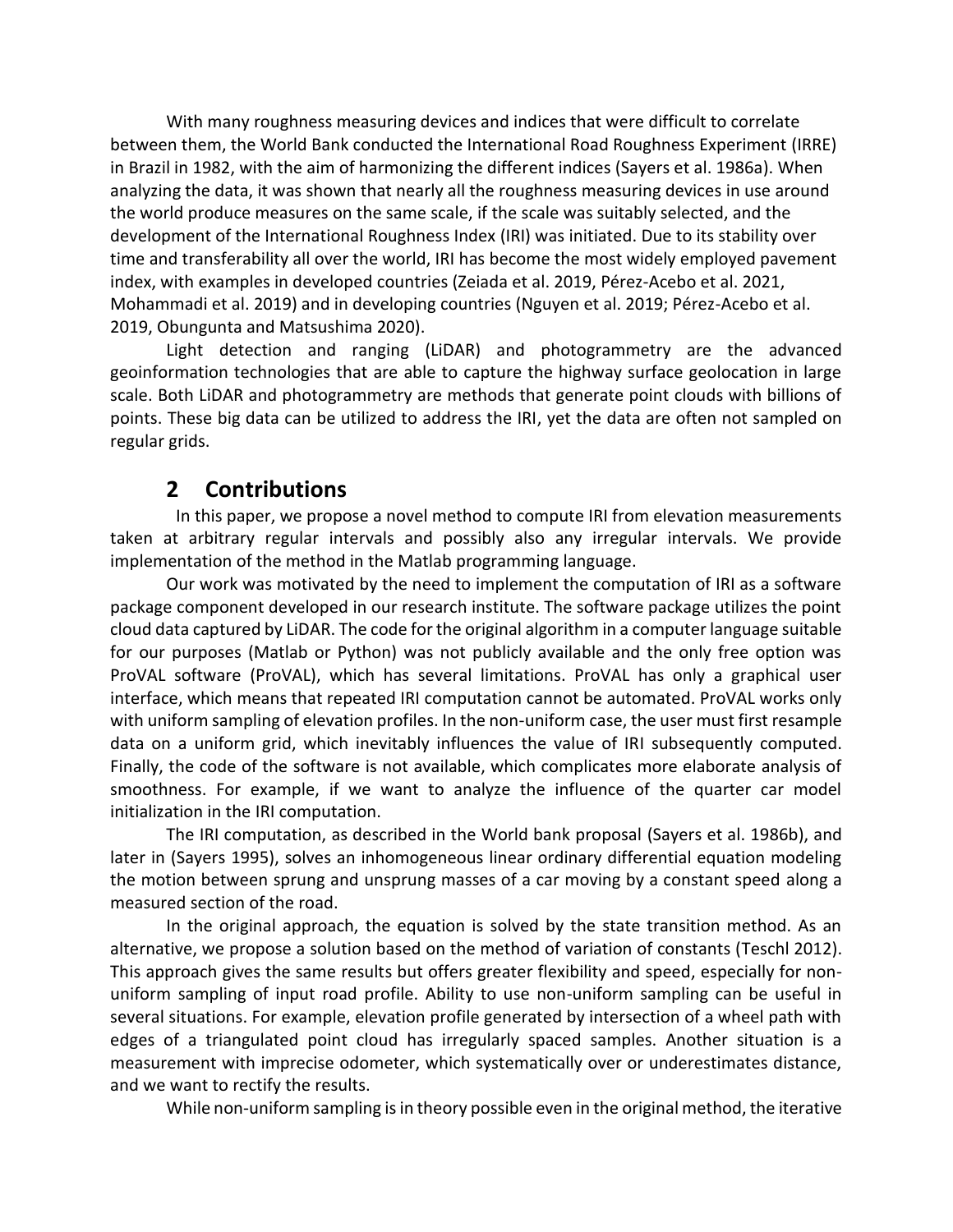computation of the exponential of the transition matrix makes the computation impractical, which also explains why this option is not available in ProVAL. Similarly to the original solution, IRI can be computed efficiently by the proposed method both for overlapping (floating-window mode) and non-overlapping road sections. Finally, in contrast to the original algorithm, which requires linear segments between road samples, the proposed method can incorporate any polynomial model without increasing computational requirements. While this is partially a theoretical advantage, because IRI assumes piece-wise linearity by definition, this could be useful in the research of IRI alternatives.

To summarize, the proposed solution works with equal efficiency for

• uniform and non-uniform sampling of the road profile,

- overlapping and non-overlapping road sections,
- any polynomial model of road segments between samples.

We also provide the code of the proposed method in Matlab, which is suitable for computing IRI automatically on large set of road profiles.

### **3 International Roughness Index**

This section contains a concise summary of the IRI definition based mainly on (Sayers et al. 1986b;Sayers 1995).

IRI is computed from a single longitudinal profile, represented by a sequence of elevation measurements. The sample interval should be no larger than 300 mm for accurate measurements. According to (Sayers 1995), a vertical resolution of 0.5 mm is suitable for all situations. The slope of the road between samples is assumed to be constant.

The computation consists of three steps.

1. the profile is smoothed by a box filter of length 250 mm

 2. the ride of an ideal car (Golden Car) is simulated using the quarter-car model at a speed of 80 km/h.

 3. IRI of a road section is defined as an accumulated suspension motion divided by the length of the section.

The quarter-car model using Newton's laws of motion is described by four first-order differential equations, which can be written in matrix form as

$$
\frac{dx}{dt} = x' = Ax(t) + bh(t)
$$
 (1)

with an initial condition  $x(0) = x_0$ . Quantities  $x$ , A and b are defined as follows:

$$
x(t) = [z_s(t), z_{s}(t), z_u(t), z_{u}(t)]^T,
$$
\n(2)

$$
A = \begin{bmatrix} 0 & 1 & 0 & 0 \\ -k_2 & -c & k_2 & c \\ 0 & 0 & 0 & 1 \\ k_2/u & c/u & -(k_1 + k_2)/u & -c/u \end{bmatrix},
$$
 (3)

$$
b = [0,0,0,k_1/u]^T, \qquad (4)
$$

where  $z_s(t)$ ,  $z_u(t)$  and  $h(t)$  are height of sprung mass, height of unsprung mass and profile elevation, respectively. The parameters for the *Golden Car* model are defined as  $c = 6.0 s^{-1}$ ,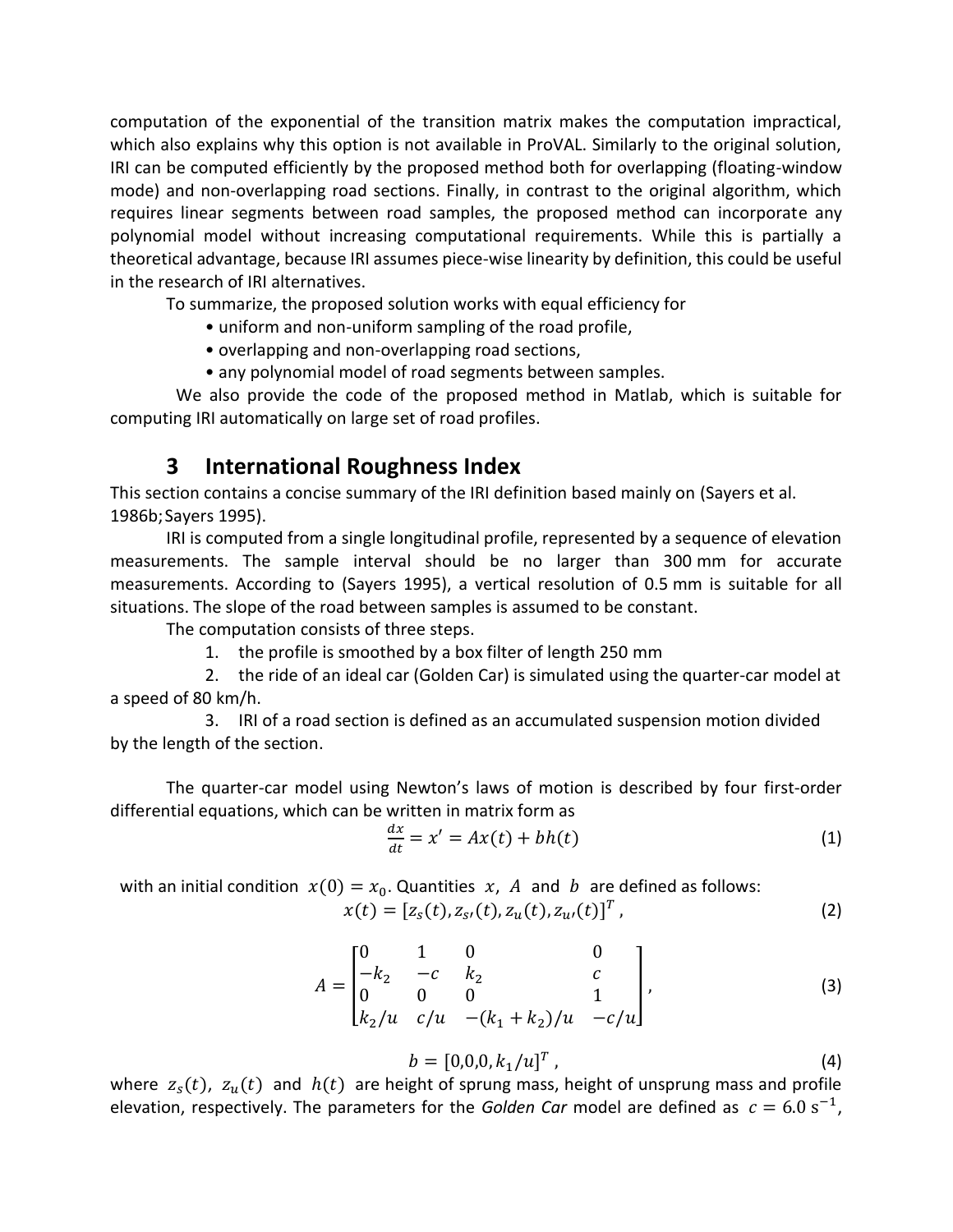$k_1 = 653 \text{ s}^{-2}$ ,  $k_2 = 63.3 \text{ s}^{-2}$  and  $u = 0.15$ . Time derivatives are indicated with a prime mark. Time is related to a longitudinal distance by the simulated speed of vehicle, as shown in Equation (5):

$$
t = x/V \tag{5}
$$

where  $x$  is longitudinal distance and V is the simulated forward speed defined as 80 km/h for the IRI. Vector  $x(t)$  contains four state variables (height and speed of sprung and unsprung mass) that completely describe the simulated system in time.

The IRI of a section of length  $L$  is defined as in Equation (6):

$$
IRI = \frac{1}{L} \int_0^{L/V} |z_{s}(t) - z_{u}(t)| dt,
$$
\n(6)

which is as an accumulation of the absolute suspension motion (distance of sprung and unsprung masses) divided by  $L$ . A common approach is to divide the road profile into segments of constant length (common length's are  $L = 20$  m or  $L = 100$  m) and the IRI is calculated in each segment separately. An alternative is computation in each profile sample by a moving window of length L.

IRI is linear in two senses. First, the definition in Equation (6) implies that the average IRI of two segments of the same length equals the IRI of the segments taken together. Second, multiplication of the elevation input data by a scalar constant results in the multiplication of IRI by the same value. This comes from the linearity of both Equations (1) and (6).

### **4 Proposed solution**

The proposed solution is based on the method of variation of constants; see (Teschl 2012) Chapter 3.4. Using this method, the IRI problem presented in Equation (1) has an analytical solution  $x(t)$ , which is the sum of a general solution  $x<sub>h</sub>(t)$  of the associated homogeneous system  $x'(t) = Ax(t)$  and a particular solution  $x_n(t)$  of the nonhomogeneous system:  $x(t) = x<sub>h</sub>(t) + x<sub>p</sub>(t)$ . Let  $M(t)$  be a fundamental (also called principal) matrix with columns that correspond to the solution of the homogeneous system, i.e.  $M'(t) = AM(t)$ . The fundamental matrix is constructed from eigenvalues and eigenvectors of  $A$ ; see e.g. (Lay et al. 2016) Chapter 5.7. The constant form of A guarantees that  $M(t)$  is invertible for every t. The solution of the associated homogeneous system that satisfies the initial condition is  $x_h(t) =$  $M(t)M(0)^{-1}x_0$ . The general solution of Equation (1) is then given by Equation (7):

$$
x(t) = M(t)M(0)^{-1}x_0 + M(t)\int_0^t M(s)^{-1}bh(s)ds.
$$
 (7)

The integral in the second term can be calculated analytically for certain forms of  $h(t)$  and this allows us to express the general solution explicitly. An example of the form that allows explicit solution are piece-wise polynomials. In practice, the road profile is sampled and  $h$  is a discrete variable represented as a sequence  $\{h_i\}_{i=0}^N$ , where  $\,h_i\,$  is the profile elevation at distance  $\,x_i\,$ and time  $t_i = x_i/V$ . We assume that  $\{x_i\}$  is an increasing sequence with  $x_0 = 0$  and  $x_N = L$ . Note that the sampling need not be uniform. Let  $p(t|c_i)$  denote a polynomial function defined by a set of coefficients  $c_i$ . The function is set to zero everywhere except on the interval  $\langle t_{i-1}, t_i \rangle$ . The number of coefficients in  $c_i$  depends on the polynomial degree and the coefficient values are calculate from  $\{h_i\}$  and  $\{t_i\}$  according to the used interpolation method. The polynomial interpolation of  $\{h_i\}$  is expressed as  $h(t) = \sum_i p(t|c_i)$  and then the integral can be calculated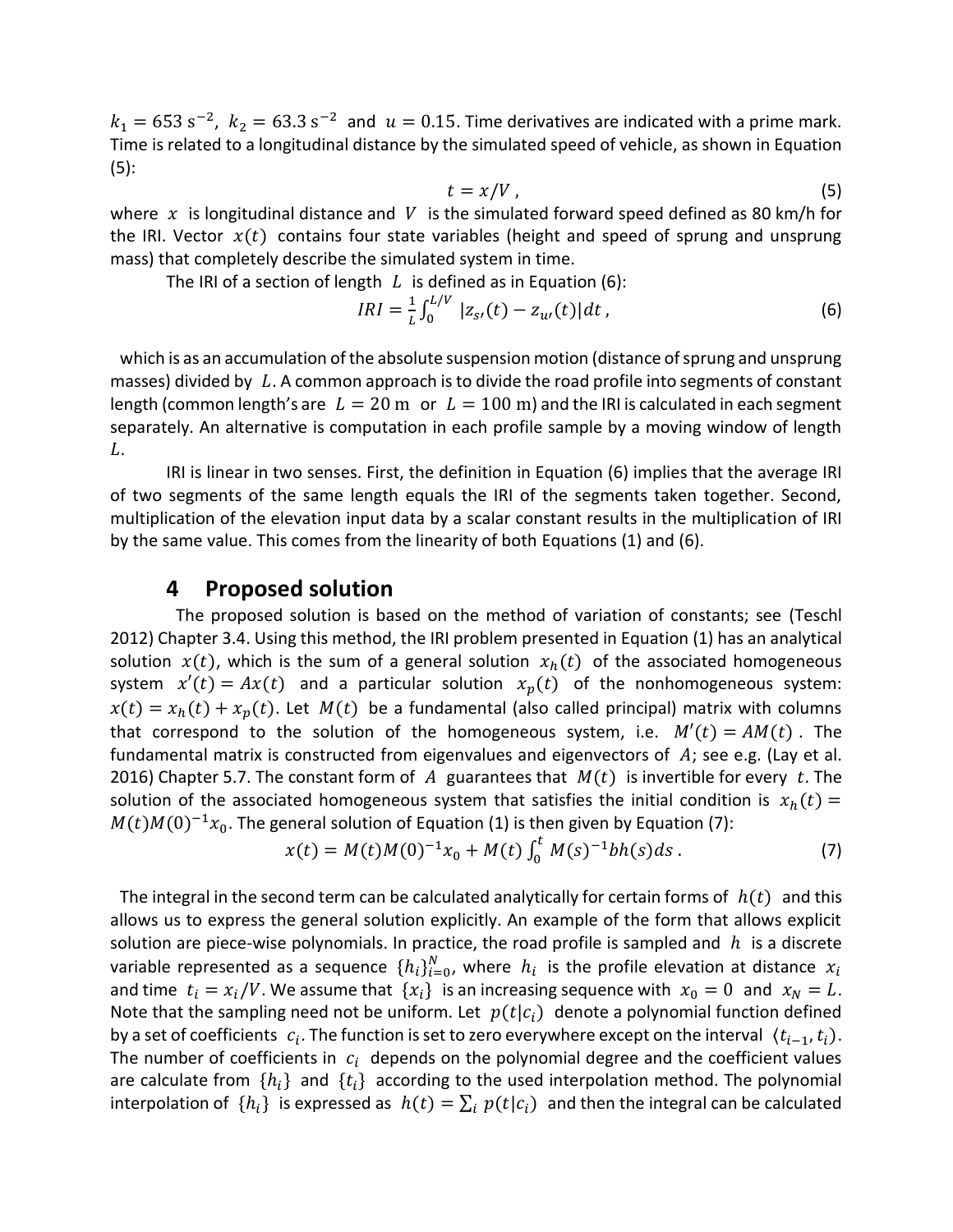analytically on every interval  $(t_{i-1}, t_i)$  by Equation (8):

$$
F(t_{i-1}, t_i, c_i) \equiv \int_{t_{i-1}}^{t_i} M(s)^{-1} b p(s|c_i) ds . \tag{8}
$$

We used Matlab Symbolic Math Toolbox to find the analytical expression for  $F$ .

The general solution of Equation (1) at time  $t$  for a polynomial interpolation of the profile sequence  $\{h_i\}$  and the corresponding time samples  $\{t_i\}$  is given by Equation (9):

$$
x(t) = M(t)(M(0)^{-1}x_0 + \sum_{k=1}^{K} F(t_{k-1}, t_k, c_k) + F(t_K, t, c_{K+1})),
$$
\n(9)

where the index K is such that  $t_K < t \le t_{K+1}$ .

We are often interested only in the discrete solution  $x_i \equiv x(t_i)$  at time samples  $\{t_i\}_{i=1}^N$ , which is the special case of Equation (9),

$$
x_i = M(t_i) (M(0)^{-1} x_0 + \sum_{k=1}^i F(t_{k-1}, t_k, c_k)).
$$
\n(10)

The IRI is then approximated by a discrete form of Equation (6), i.e.

$$
IRI \approx \frac{1}{L} \sum_{i=1}^{N} |x_i(2) - x_i(4)| (t_i - t_{i-1}), \qquad (11)
$$

where  $x_i(2)$  and  $x_i(4)$  are the second,  $z_{s}$ , and the forth,  $z_{u}$ , element of the vector  $x(t_i)$ , respectively.

Since IRI (Sayers 1995), is a sum of contributions from individual time intervals, the dense computation by the moving window can be computed very efficiently – IRI in the next road section is nothing else than just the IRI value from the previous section plus the contribution of the new time interval  $t_{N+1} - t_N$ , minus the contribution of the interval  $t_2 - t_1$ .

The final aspect of the IRI definition we should mention is the initialization of the simulation. In (Sayers 1995), the initial state of simulation is recommended to be set using the average slope over the first  $L_0 = 11$  m. In our case, this corresponds to the time  $T_0 = L_0/V$  to travel the distance  $L_0$ , which implies

$$
x_0 = [h(0), (h(T_0) - h(0))/T_0, h(0), (h(T_0) - h(0))/T_0].
$$
\n(12)

Nevertheless, at 80 km/h even the best initialization influences simulation for about 20 m, which means that ideally the simulation should be started at least 20 m before the start of the measurement. In addition, even if IRI is computed on non-overlapping profile segments, the simulation should be run for entire profile without re-initialization for each segment. This is a natural behavior of a real vehicle going without any interruptions.

#### **5 Experiments**

To check correctness of the proposed algorithm, we implemented also the original Sayers's methods and verified that both give exactly (to the machine precision) the same results. Next, we compared the IRI values computed by the proposed algorithm and ProVAL application on a number of elevation profiles. As an example, we show this comparison for a profile of a damaged road acquired by a mobile LIDAR system.

In Figures 1 and 2, we compare IRI in sections of 100 m and 20 m, respectively. We can see that the values provided by ProVAL are close to those from our algorithm (0.4 % and 1.5 % relative error). Similarly, in Figure 3, we show the same comparison for segments of length 1 m.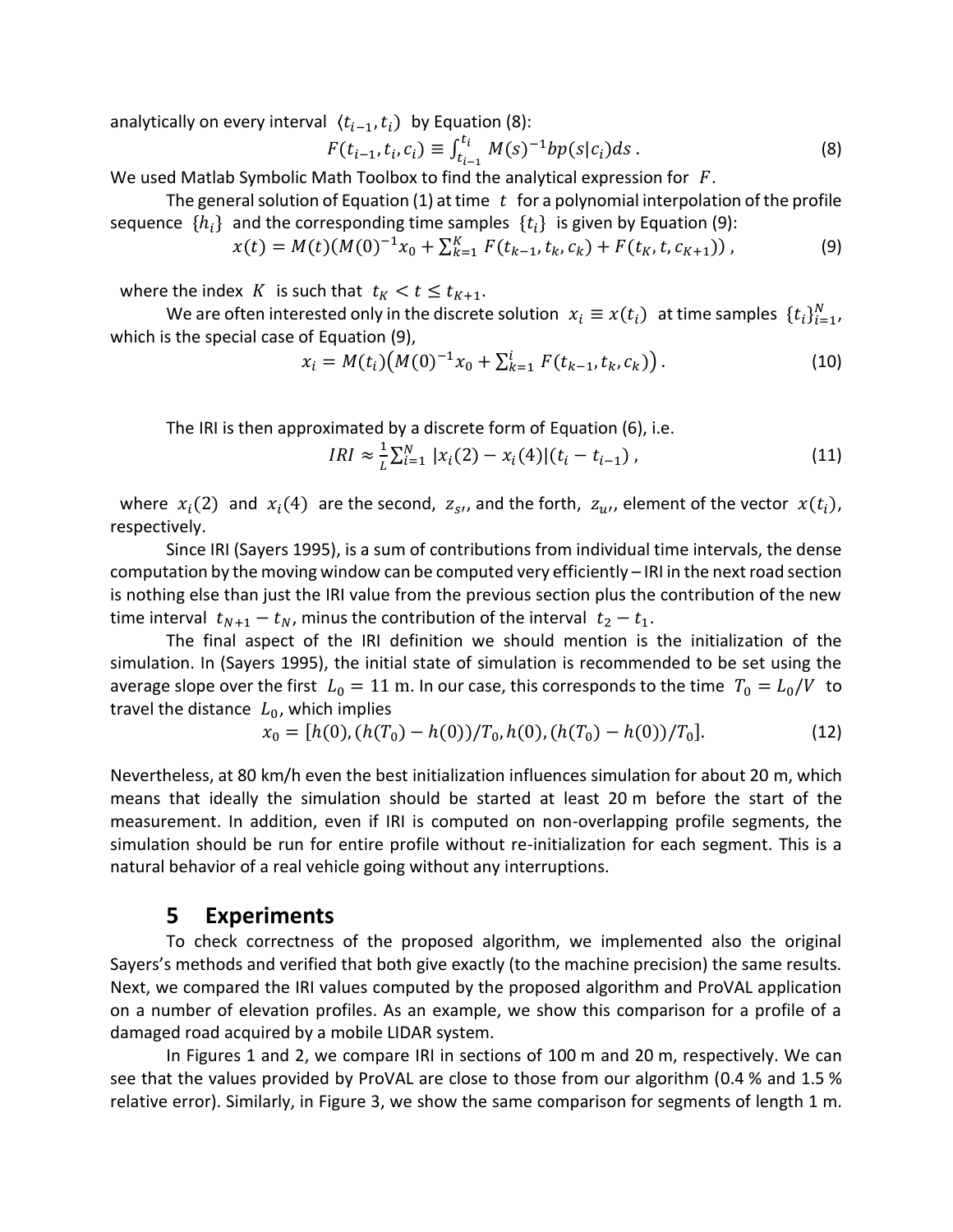Since IRI is in this case averaged on much smaller segments, their values tend to differ more than for longer IRI segments. Interestingly, ProVAL seems to systematically "undershoot" peak values of IRI. The next experiment demonstrates the ability of the proposed algorithm to work with arbitrary sampling including irregularly sampled data. We show that resampling necessary in the standard method (Sayers 1995) smooths the elevation profile and consequently lowers the value of IRI. For this purpose, we randomly generated 200 continuous elevation profiles with  $IRI =$ 1 according to the Gaussian one-parametric model with fixed waviness  $w = 2$  as described in the ISO standard 8608 (ISO8608 1995; Bogsjö et al. 2012). These profiles have the same power spectrum but each profile and each frequency has different random phase. An example of such profile is shown in Figure 4. To completely eliminate the influence of the initialization, we constructed the profiles to be periodic with period 100 m and measured IRI on the last 100 m.



Figure 1: Comparison of IRI values computed by ProVAL and the proposed algorithm for nonoverlapping segments of length 100 m. Elevation data were sampled with 0.25 m interval from a triangulation of a LIDAR point cloud. Elevation data were sampled every 0.25 m.



Figure 2: Comparison of IRI values computed by ProVAL and the proposed algorithm for nonoverlapping segments of length 20 m.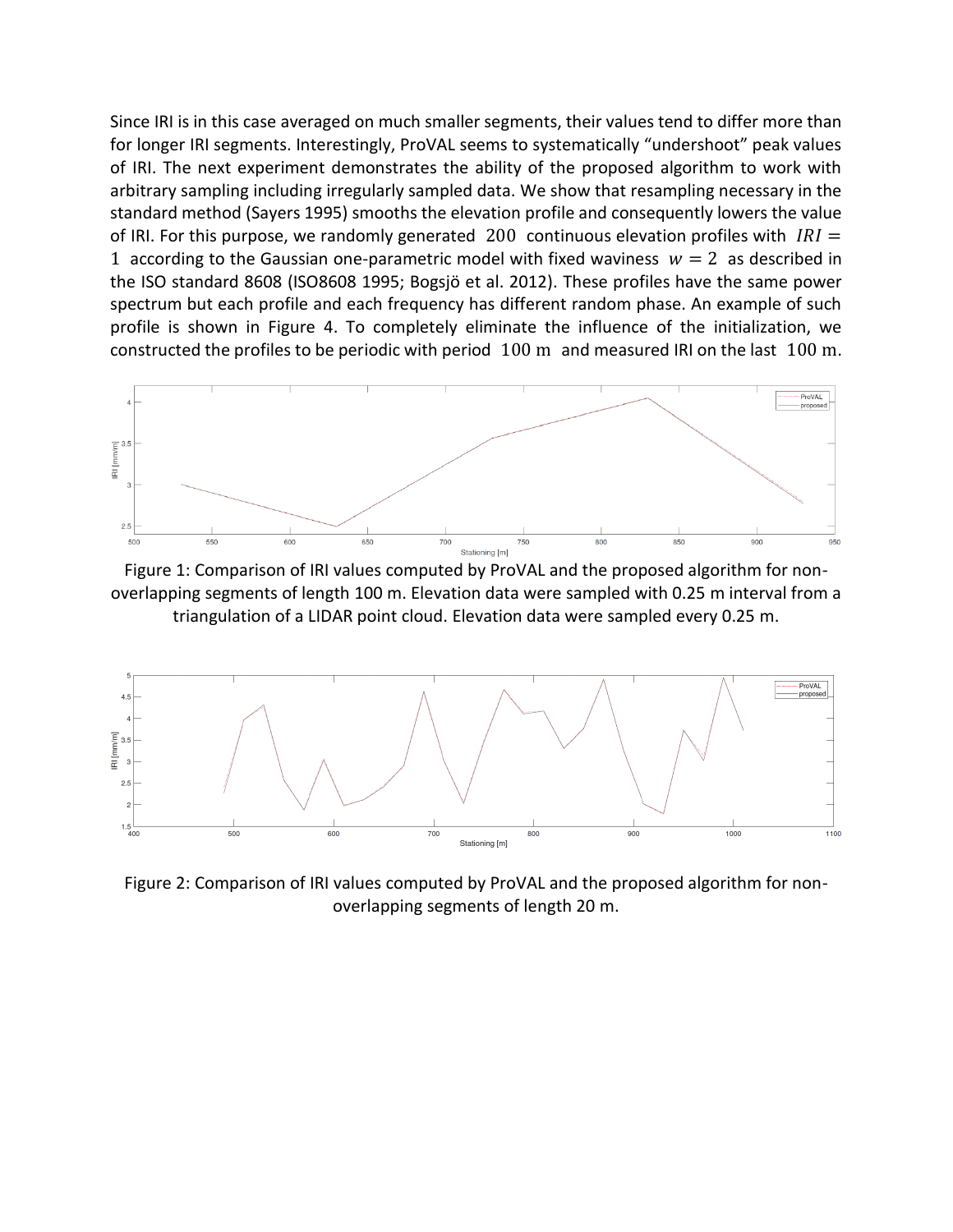

Figure 3: Comparison of IRI values computed by ProVAL and the proposed algorithm for nonoverlapping segments of length 1 m. Both graphs show the same data on different scales.



Figure 4: An artificial road with IRI  $= 1$ . This is an example of one road generated in the experiment demonstrating the influence of resampling. These roads are intentionally made periodic to completely eliminate the influence of initialization.

Let us assume that we need to compute IRI on a 100 m interval with a sampling step 0.25 m but the samples are mistakenly taken shifted by 0.125 m, i.e. half of the sampling interval. Assume that this shift is known. Whereas the standard method (Sayers 1995) first requires resampling to correct positions, the proposed method computes IRI directly for arbitrary coordinates. Results are shown in Table 1, where they are compared with the IRI of the continuous profile. The table summarizes the mean value of IRI, the root means square error of IRI estimation and the maximum error over the set of 200 profiles. Table 2 shows the results of an analogous experiment but for a larger sampling step of 0.5 m. Note that in these experiments the numbers for the correct sampling and the proposed method are mostly same to three decimal places but may differ in the fourth decimal place not shown in the tables.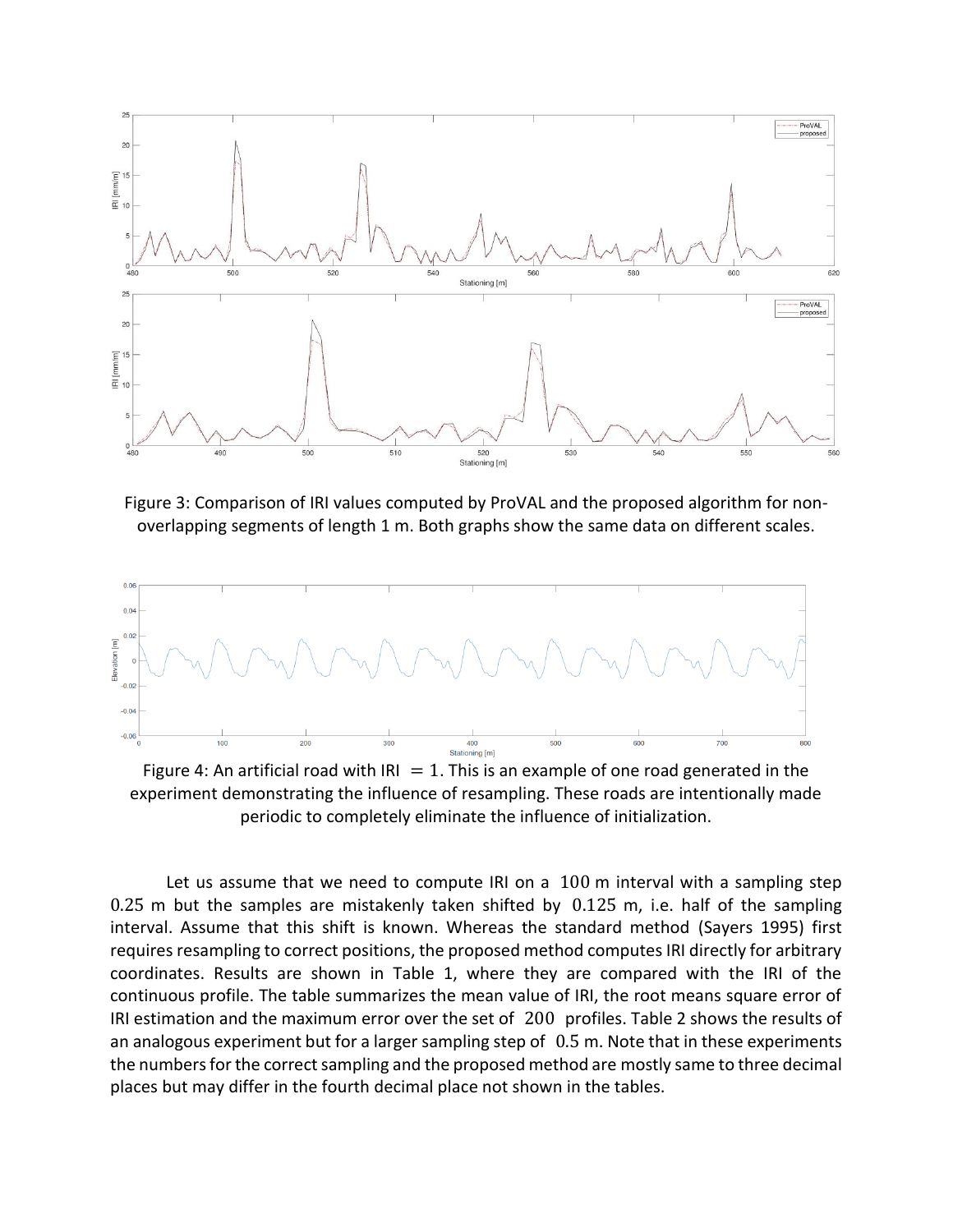| <b>Method</b> | mean IRI | <b>RMSE</b> | Max. error |
|---------------|----------|-------------|------------|
| Continuous    |          |             |            |
| profile       |          |             |            |
| Correct       | 0.994    | 0.006       | 0.008      |
| sampling      |          |             |            |
| Resampling    | 0.986    | 0.014       | 0.019      |
| Proposed      | 0.994    | 0.006       | 0.009      |
| direct method |          |             |            |

Table 1: Resampling errors for sampling step 0.25 m.

| <b>Method</b> | mean IRI | <b>RMSE</b> | Max. error |
|---------------|----------|-------------|------------|
| Continuous    |          |             |            |
| profile       |          |             |            |
| Correct       | 0.980    | 0.020       | 0.029      |
| sampling      |          |             |            |
| Resampling    | 0.956    | 0.045       | 0.061      |
| Proposed      | 0.980    | 0.020       | 0.029      |
| direct method |          |             |            |

Table 2: Resampling errors for sampling step 0.5 m.

We see that resampling causes lower IRI by smoothing the elevation profile. Even for step 0.25 m, i.e. less than the recommended 0.3 m (Sayers 1995), the error can achieve almost 2 % of the IRI value with the average error about 1.4 %. For a slightly longer step of 0.5 m, the maximum error rises to 6 % and the average error to 4.5 %. A rule of thumb in these experiments is that resampling approximately doubles the error caused by discrete sampling of the profile. For more dense sampling, the error becomes negligible, yet it should be taken into account for sampling steps around the recommended value of 0.3 m.

The code of the proposed method is provided in Matlab at GitHub, Python implementation is planned in near future (https://github.com/michalsorel/iri). We verified that for segments of length 20 m and 100 m, the code gives results very close to those computed by ProVAL and can be used as its alternative for all practical purposes.

#### **6 Conclusion**

The asphalt layer roughness is being used in many projects specifications over the US and European countries to asses quality of pavements. The newly proposed computation method allows superior utilization of three-dimensional (3D) big data such as light detection and ranging (LiDAR) point clouds to compute IRI.

Moreover LiDAR technologies allow the data aquisition and by utilization of proposed method IRI computation even in urban areas where the conventional measurement techniques can not be utilized.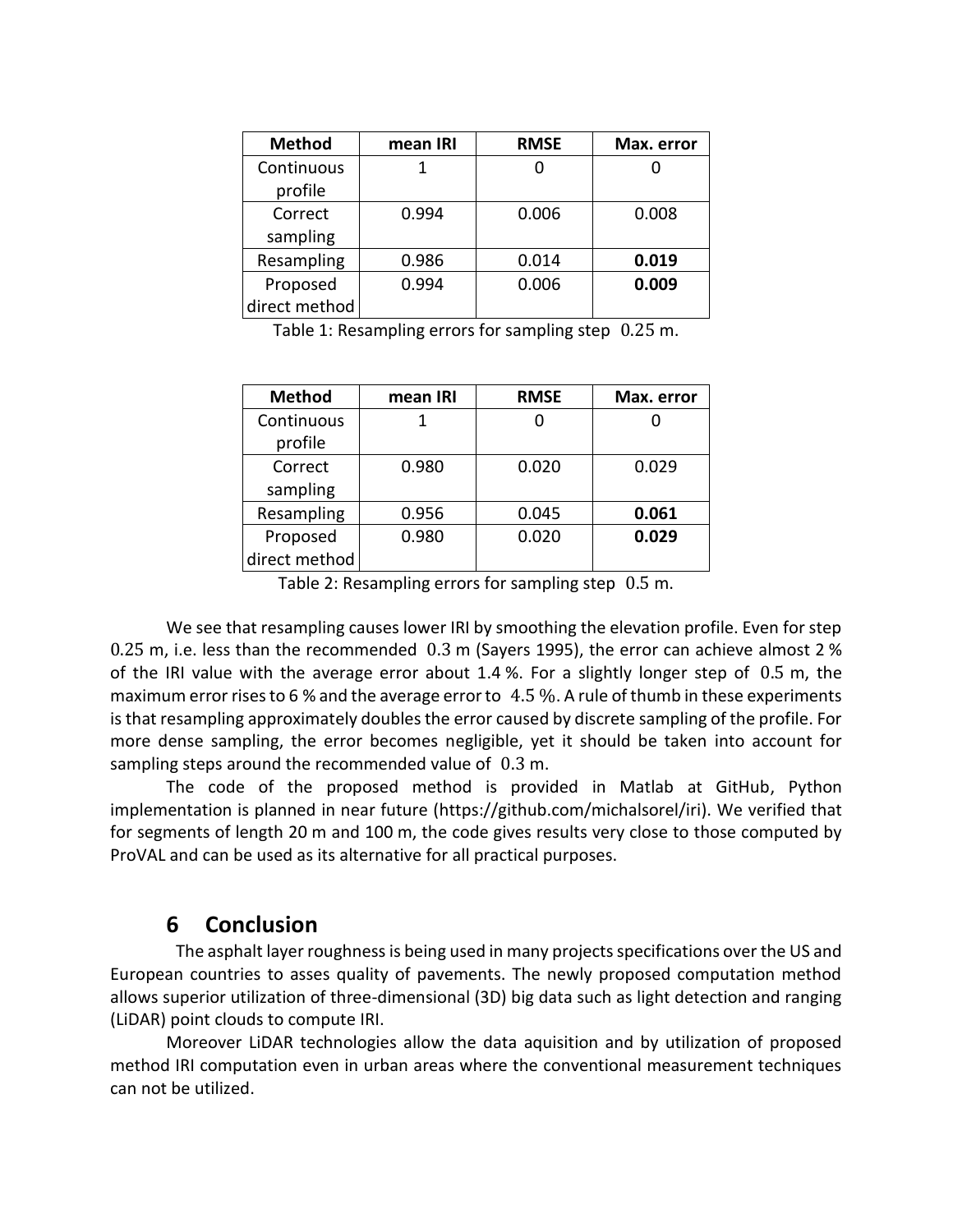The proposed method works with arbitrary even non-uniform sampling of elevation profiles, which avoids resampling that otherwise causes underestimation of the IRI value. For nonuniform sampling of road profile, the method is significantly more efficient than the original method (Sayers and Karamihas 1998).

#### **References**

K. Bogsjö, K. Podgórski, and I. Rychlik. Models for road surface roughness. *Vehicle System Dynamics*, 50(5):725–747, 2012.

G. Boscaino and F. Pratico. A classification of surface texture indices of pavement surfaces. *Bulletin Des Laboratoires Des Ponts et Chaussees*, 234:17–34, 2001.

A. Chabot, O. Chupin, L. Deloffre, and D. Duhamel. Viscoroute 2.0 a tool for the simulation of moving load effects on asphalt pavement. *Road Materials and Pavement Design*, 11:227–250, 06 2010.

A. Chatterjee and Y. Tsai. Training and testing of smartphone-based pavement condition estimation models using 3d pavement data. *Journal of Computing in Civil Engineering*, 34(6):04020043, 2020.

Y. I. Alatoom and T.I. Obaidat. Measurement of Street Pavement Roughness in Urban Areas Using Smartphone. *International Journal of Pavement Research and Technology, 2021.*

H.M. Chemistruck, Z.R. Detweiler, J.B. Ferris, A.A. Reid, and D.J. Gorsich. Review of current developments in terrain characterization and modeling. In Dawn A. Trevisani, editor, *Modeling and Simulation for Military Operations IV*, volume 7348, pages 190 – 201. International Society for Optics and Photonics, SPIE, 2009.

Ewan Y.G. Chen, Ernian Pan, Timothy S. Norfolk, and Qiang Wang. Surface loading of a multilayered viscoelastic pavement. *Road Materials and Pavement Design*, 12(4):849–874, 2011.

Bouzid Choubane, Ronald McNamara, and Gale Page. Evaluation of high-speed profilers for measurement of asphalt pavement smoothness in florida. *Transportation Research Record*, 1813:62–67, 01 2002.

J. Howe, Jeffrey Chrstos, Richard Allen, Thomas Myers, Dongchan Lee, Chi-Ying Liang, David Gorsich, and Alexander Reid. Quarter car model stress analysis for terrain/road profile ratings. *International Journal of Vehicle Design*, 36, 01 2004.

ISO8608. *ISO 8608 : Mechanical Vibration, Road Surface Profiles, Reporting of Measured Data: International Standard*. International Organization for Standardization, ISO, 1995.

M.S. Janoff. *Pavement smoothness*. Information Series 53. National Asphalt Pavement Association, 1996.

V. Khalifeh, A. Golroo, and K. Ovaici. Application of an inexpensive sensor in calculating the international roughness index. *Journal of Computing in Civil Engineering*, 32(4):04018022, 2018.

Kirbas. IRI Sensitivity to the Influence of Surface Distress on Flexible Pavements. *Coatings*, 8, 271, 2018.

D.C. Lay, S.R. Lay, and J.J. McDonald. *Linear Algebra and Its Applications (5th Edition)*. Pearson, 2016.

A. Mohammadi, L.A. Jimenez, and F. Elsaid. Simplified pavement performance modeling with only two-time series observations: A case study of Montreal Island. *Journal of*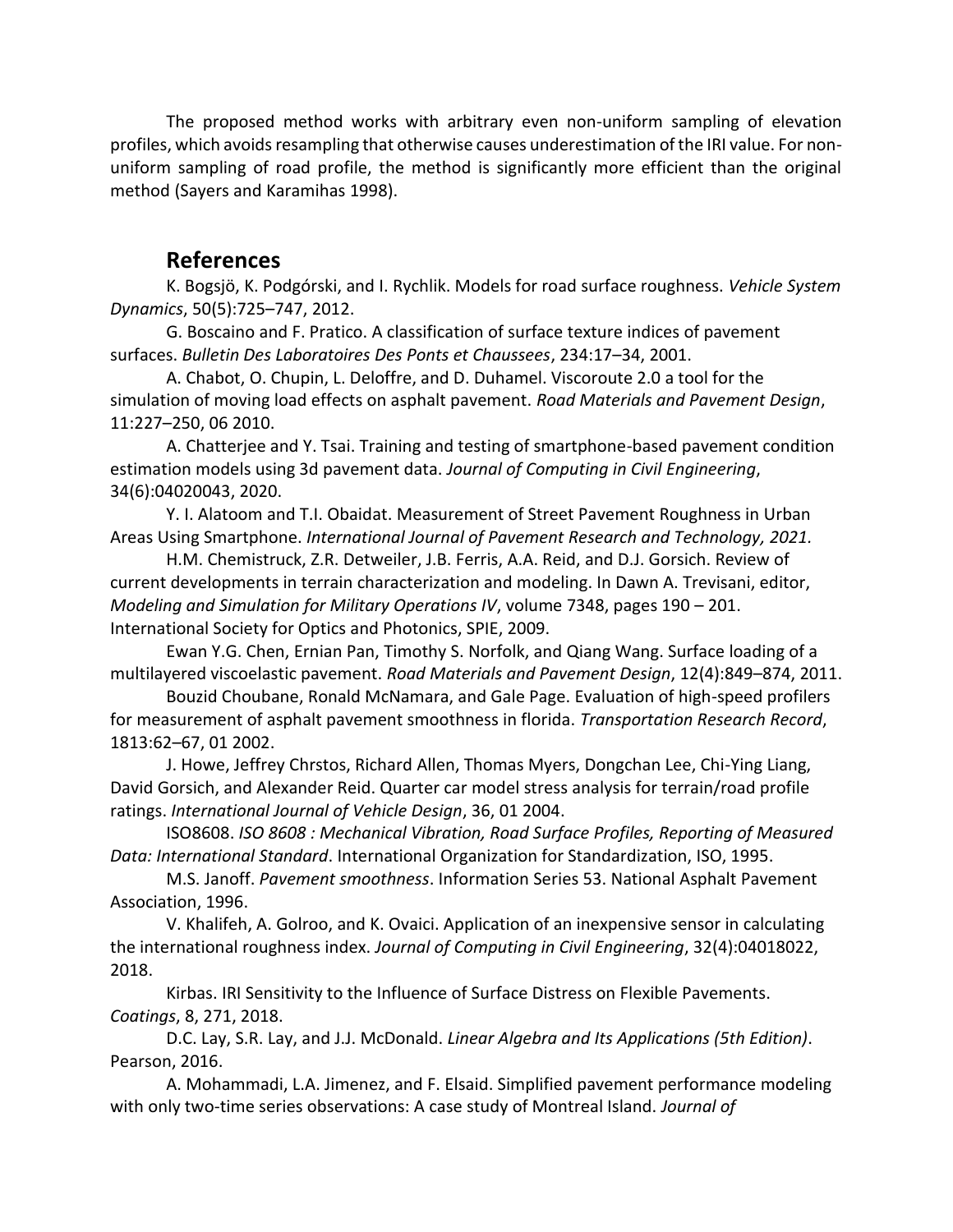*Transportation Engineering*, Part B: Pavements, 145(4), 2019

Carl L. Monismith. Flexible pavement analysis and design-a half-century of achievement. In *Geotechnical Engineering State of the Art and Practice*, pages 187–220, 2012.

Peter Mucka. International roughness index specifications around the world. *Road Materials and Pavement Design*, pages 929–965, 06 2016.

H.L. Nguyen et al. Adaptive Network Based Fuzzy Inference System with Meta-Heuristic Optimizations for International Roughness Index Prediction. *Applied Science*, 9, 4715, 2019.

F. Obunguta, and K. Matsushima. Optimal pavement management strategy development with a stochastic model and its practical application to Ugandan national roads. *International Journal of Pavement Engineering*, doi: 10.1080/10298436.2020.1857759, 2020.

H. Pérez-Acebo, N. Mindra, A. Railean, and E. Rojí. Rigid pavement performance models by means of Markov Chains with half-year step time. *International Journal of Pavement Engineering*, 20, 830-843, 2019.

H. Pérez-Acebo, H. Gonzalo-Orden, D.J.Findley, and E. Rojí. Modeling the international roughness index performance on semi-rigid pavements in single carriageways. *Construction and Building Materials*, 272, 121665, 2021.

M. Prikryl, L. Kutil, and J. Zak. 3d laser scanning measurement technology, sweden road 41 (väg 41) bergham-gullberg. In *Asphalt Pavements*, pages 23–32, Prague, 2011. Pragoprojekt. ProVAL. Profiler viewing and analysis software (version 3.6.).

D. Rys and P. Jaskula. Effect of overloaded vehicles on whole life cycle cost of flexible pavements. In *Testing and Characterization of Asphalt Materials and Pavement Structures*, pages 104–117. Springer, 07 2018.

M.W. Sayers, T. D. Gillespie, and C. Quieroz. International Road Roughness Experiment Establishing Correlation and a Calibration Standard for Measurements. Technical Paper WTP45, The World Bank, Washington, D.C., USA, 1986a.

M.W. Sayers, T.D. Gillespie, and W.D.O. Paterson. Guidelines for conducting and calibrating road roughness measurements. Technical Report WTP46, The World Bank, Washington, D.C., USA, 1986b.

M. W. Sayers and S.M. Karamihas. *The Little Book of Profiling*. University of Michigan, MI, USA., 1998.

M. W. Sayers. On the calculation of international roughness index from longitudinal road profile. *Transportation Research Record*, 1501:1–12, 1995.

L. Scofield, S. Kalavela, and M. Anderson. Evaluation of california profilograph. *Transportation Research Record*, 1348:1–7, 1992.

G. Teschl. *Ordinary Differential Equations and Dynamical Systems*. Graduate studies in mathematics. American Mathematical Soc., 2012.

W. James Wilde. Implementation of an international roughness index for mn/dot pavement construction and rehabilitation. Technical Report MN/RC-2007-09, Minnesota State University, Minnesota Department of Transportation, St. Paul, USA, 2007.

M. Willet, G. Magnusson, and B.W. Ferne. Filter experiment – theoretical study of indices. *FEHRL Tech. Note 2000/02*, 2000.

H.L. Xu, Y. Yuan, T.J. Qu, and J.R. Tang. Dynamic model for a vehicle-pavement coupled system considering pavement roughness. *Journal of Vibration and Shock*, 33(19):152–156, 2014.

J. Zak, Carl L. Monismith, and D. Jaruskova. Consideration of fatigue resistance tests